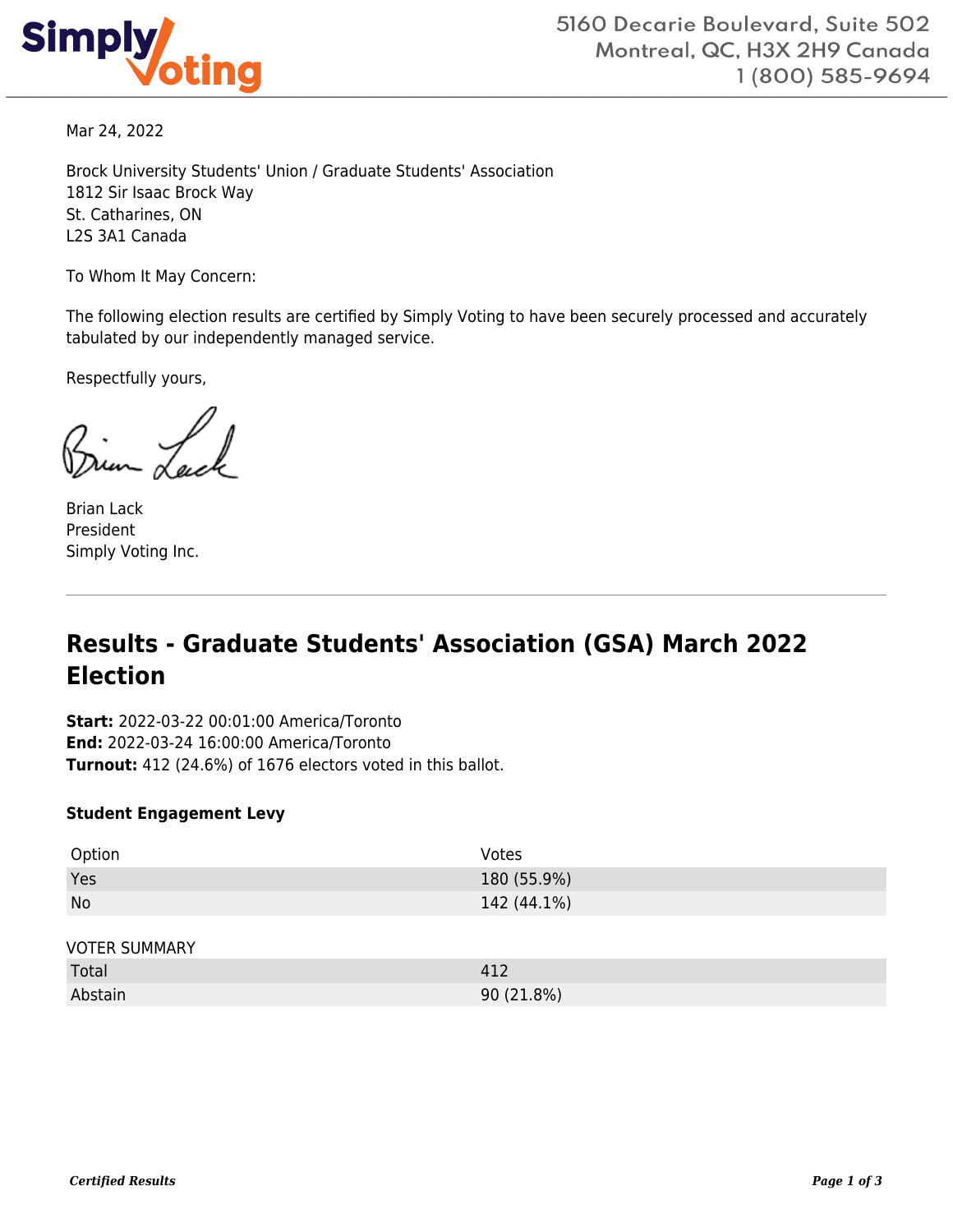### **Aboriginal Student Services Fee**

| Option    | Votes       |
|-----------|-------------|
| Yes       | 219 (65.8%) |
| <b>No</b> | 114 (34.2%) |
|           |             |

#### VOTER SUMMARY

| Total   | 412        |
|---------|------------|
| Abstain | 79 (19.2%) |

### **President**

| Option    | Votes       |
|-----------|-------------|
| Yes       | 292 (89.6%) |
| <b>No</b> | 34 (10.4%)  |

#### VOTER SUMMARY

| Total   | 412        |
|---------|------------|
| Abstain | 86 (20.9%) |

### **Vice President, Student Engagement**

| Option | Votes       |
|--------|-------------|
| Yes    | 291 (88.7%) |
| No     | 37 (11.3%)  |

#### VOTER SUMMARY

| Total   | 412        |
|---------|------------|
| Abstain | 84 (20.4%) |

### **Vice President, External Affairs**

| Option | Votes       |
|--------|-------------|
| Yes    | 288 (88.3%) |
| No     | 38 (11.7%)  |

#### VOTER SUMMARY

| Total   | $\mathbf{A}^{\mathbf{1}}$ |
|---------|---------------------------|
| Abstain | $(20.9\%)$<br>86(         |